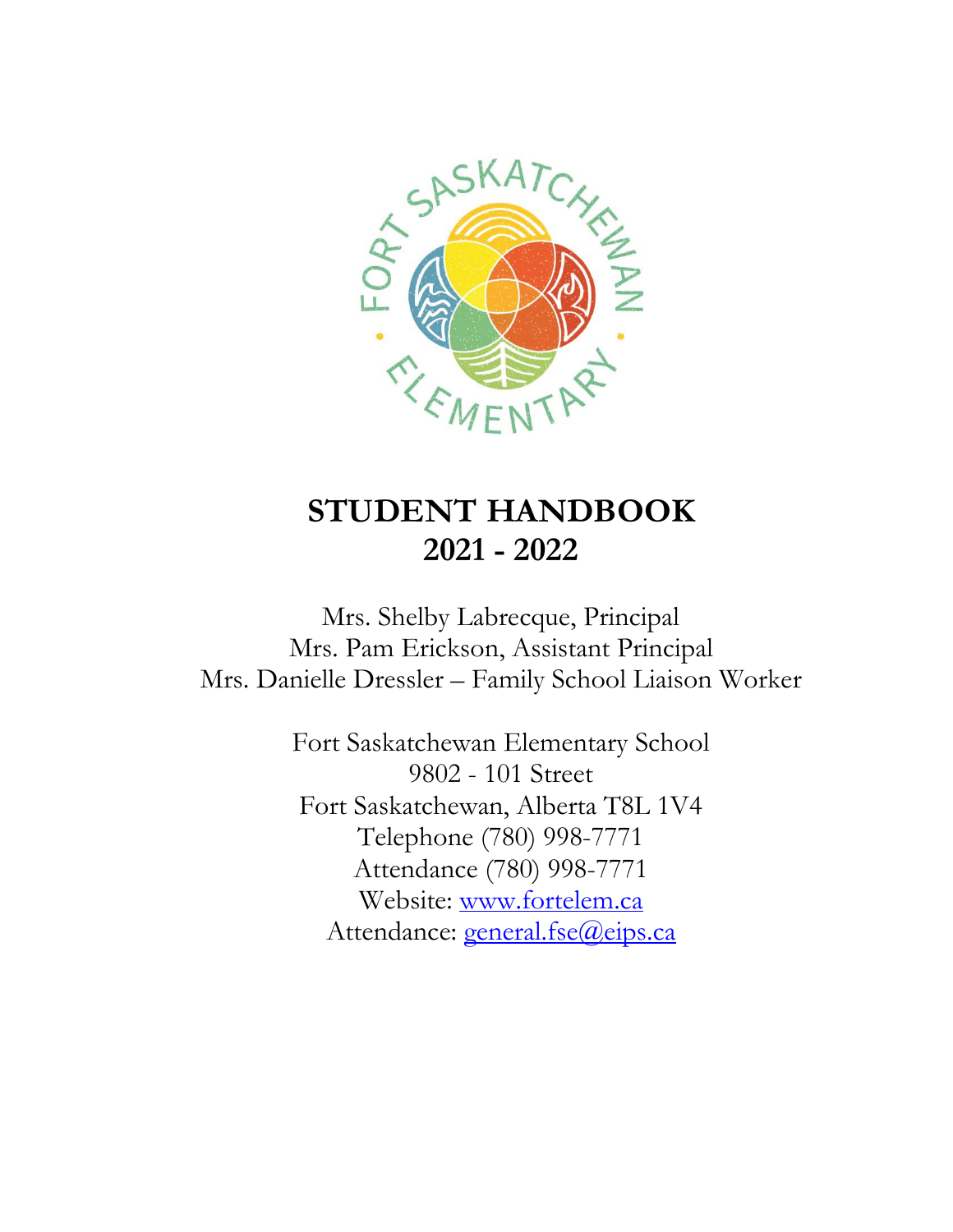## **TABLE OF CONTENTS**

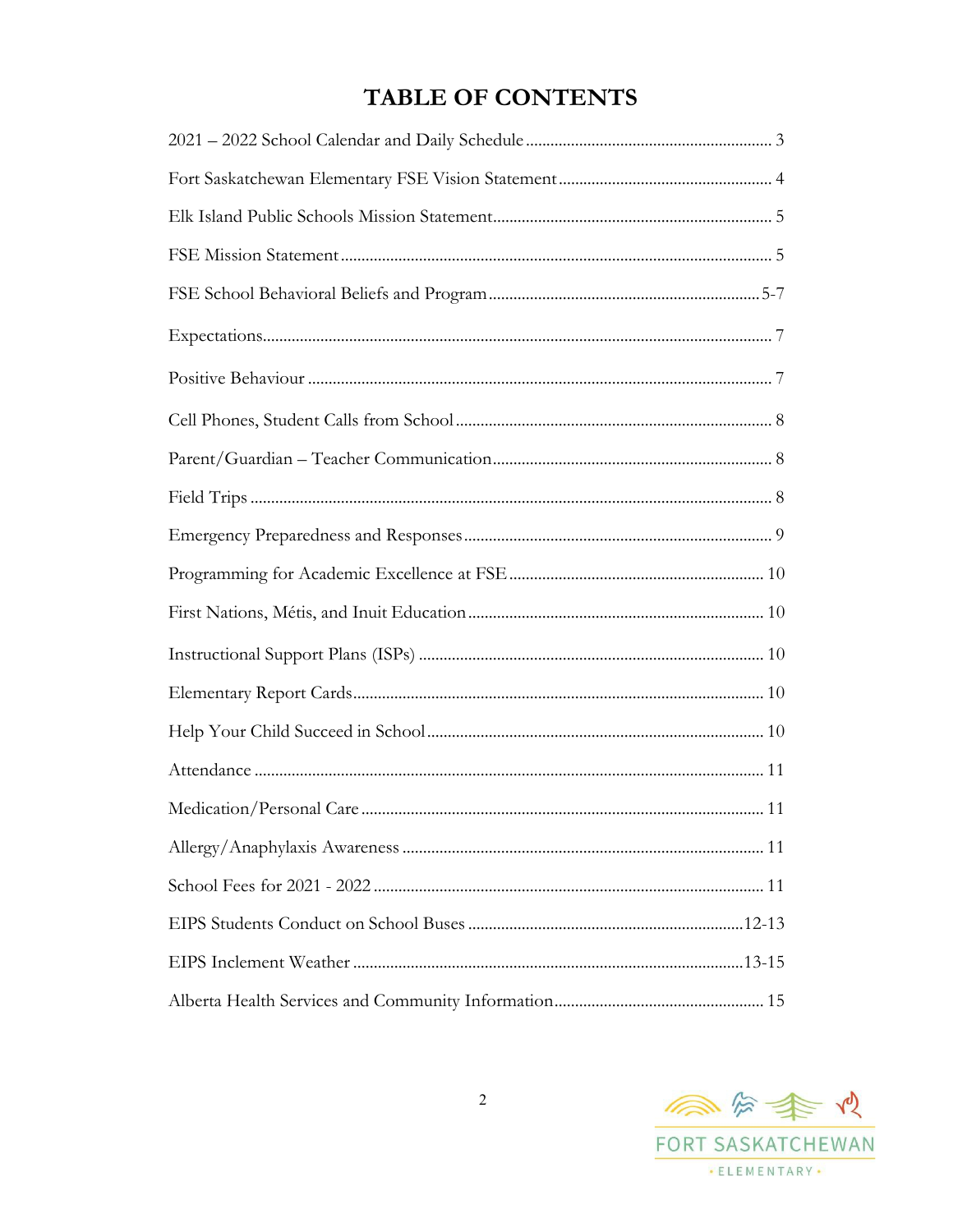## **2021 - 2022 School Calendar**

[2021-2022 School Calendar](https://www.fortelem.ca/download/311091) [2021-2022 Kindergarten Calendar](https://www.fortelem.ca/download/363244)

## **2021 - 2022 Daily Schedule**

[Bell Schedule](https://www.fortelem.ca/about/bell-schedule)

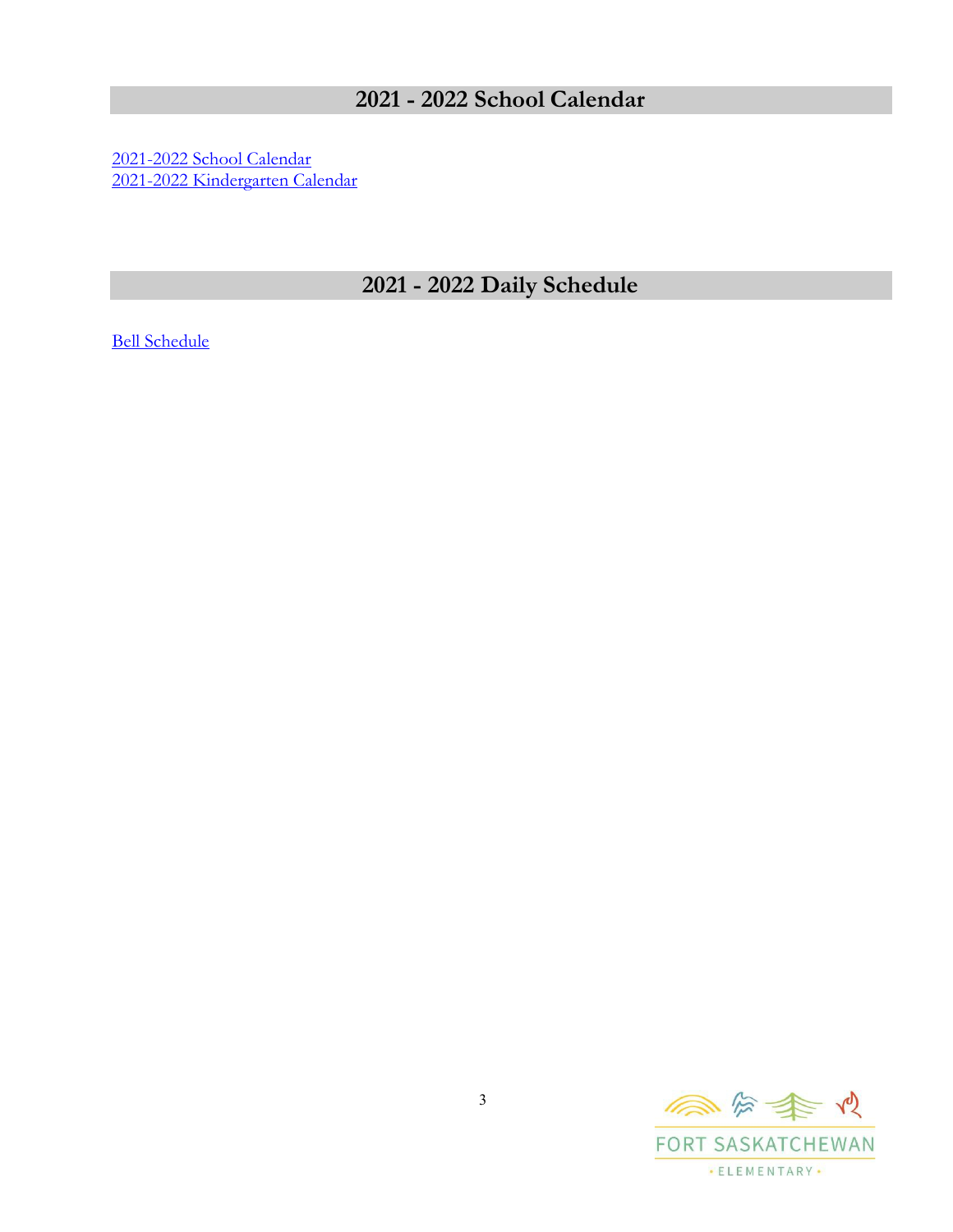# **Fort Saskatchewan Elementary School**

# Rooted in our community!

# **Our School Vision**

**Mission:** Building a community dedicated to growing and learning together.

**Philosophy:** Providing opportunities for our school community to discover and share their gifts. By deepening connections, we provide learning experiences that emphasize exploration, connection, and collaboration.



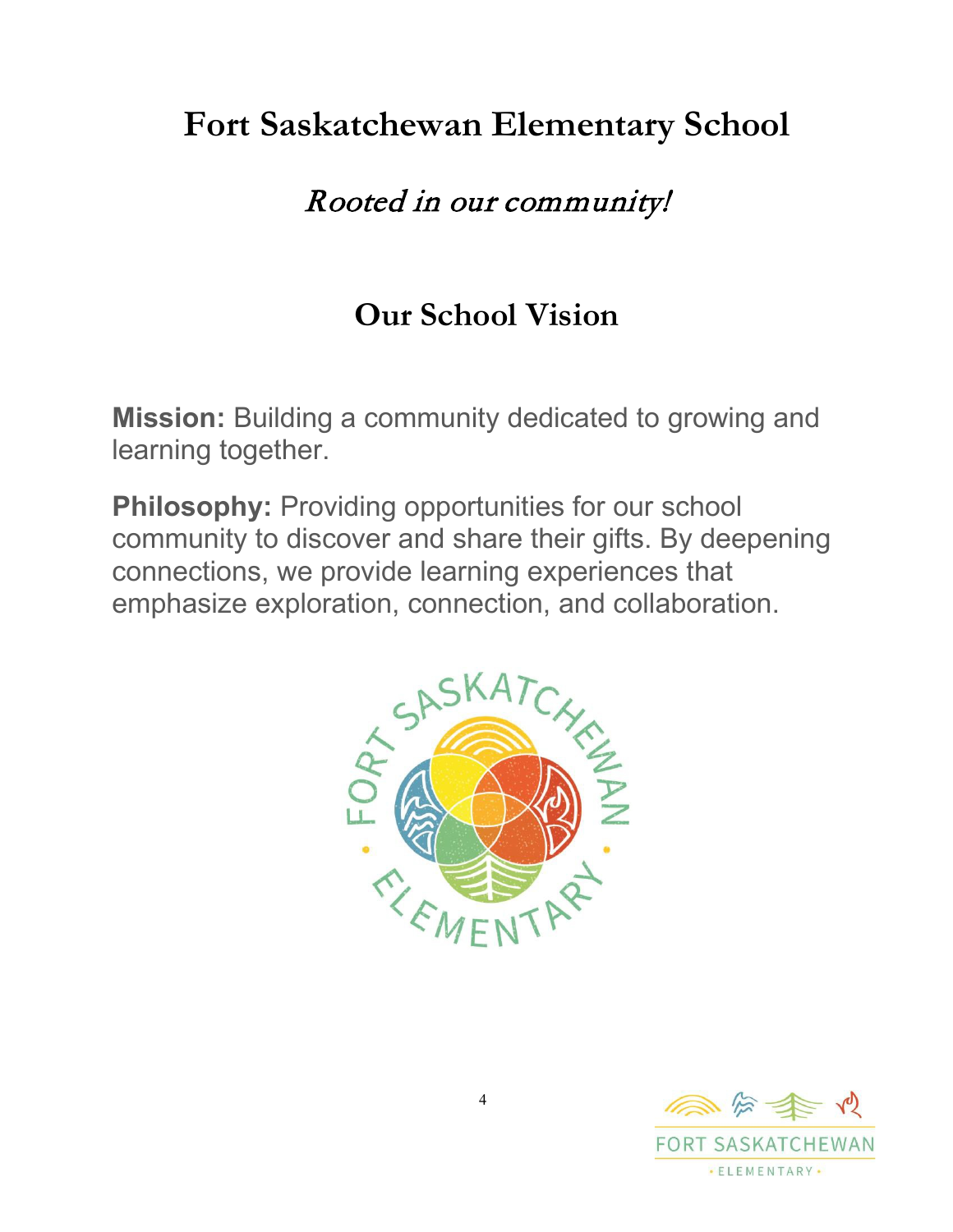## **Elk Island Public Schools' Mission Statement**

<span id="page-4-0"></span>The mission of Elk Island Public Schools is "To provide high-quality, student-centred education that builds strong, healthy communities."

## **Fort Saskatchewan Elementary School Mission Statement**

Building a community dedicated to growing and learning together.

## **Fort Saskatchewan Elementary School Behavioral Beliefs andProgram**

#### **Beliefs**

All students at Fort Saskatchewan Elementary School are in an environment where they are valued, cared for, respected, and treated as individuals with individual needs, strengths, affinities and areas of challenge.

Teamwork between home and school is key in solving any behavior difficulties a student may be experiencing. Communication between home and school is also key in being proactive about student behaviors. If you have a concern about something school related to your child, please contact the child's teacher.

#### **Program**

Utilizing the philosophies and strategies of the researched based "Effective Behavioral Supports" program, our school discipline program is based on two behavioral expectations:

- 1. Be safe.
- 2. Show respect.

Students who consistently follow the rules and procedures of our school in a safe and respectful way will undoubtedly experience success both in the classroom, and on the playground. At times, students will make inappropriate behavioral choices. It is the responsibility of our staff to effectively manage these incidents in as positive and appropriate a manner as is possible.

To provide some parameters and guidance, we have identified level I, level II, and level III inappropriate behaviors. These levels are meant as a guideline only. Each student must be treated individually. Depending on the circumstance and the behavior, the resulting consequence may or may not follow these guidelines.

Furthermore, the prescribed consequences for each level may or may not be appropriate in each case.

#### **Level I Behaviors**

These behaviors are minor rule violations that will result in a verbal correction with a possible consequence. Level I behaviors may be:

- unsafe/rough play
- play fighting
- unexcused lateness
- failure to follow classroom/playground rules or procedures
- swearing/profanity
- gum chewing

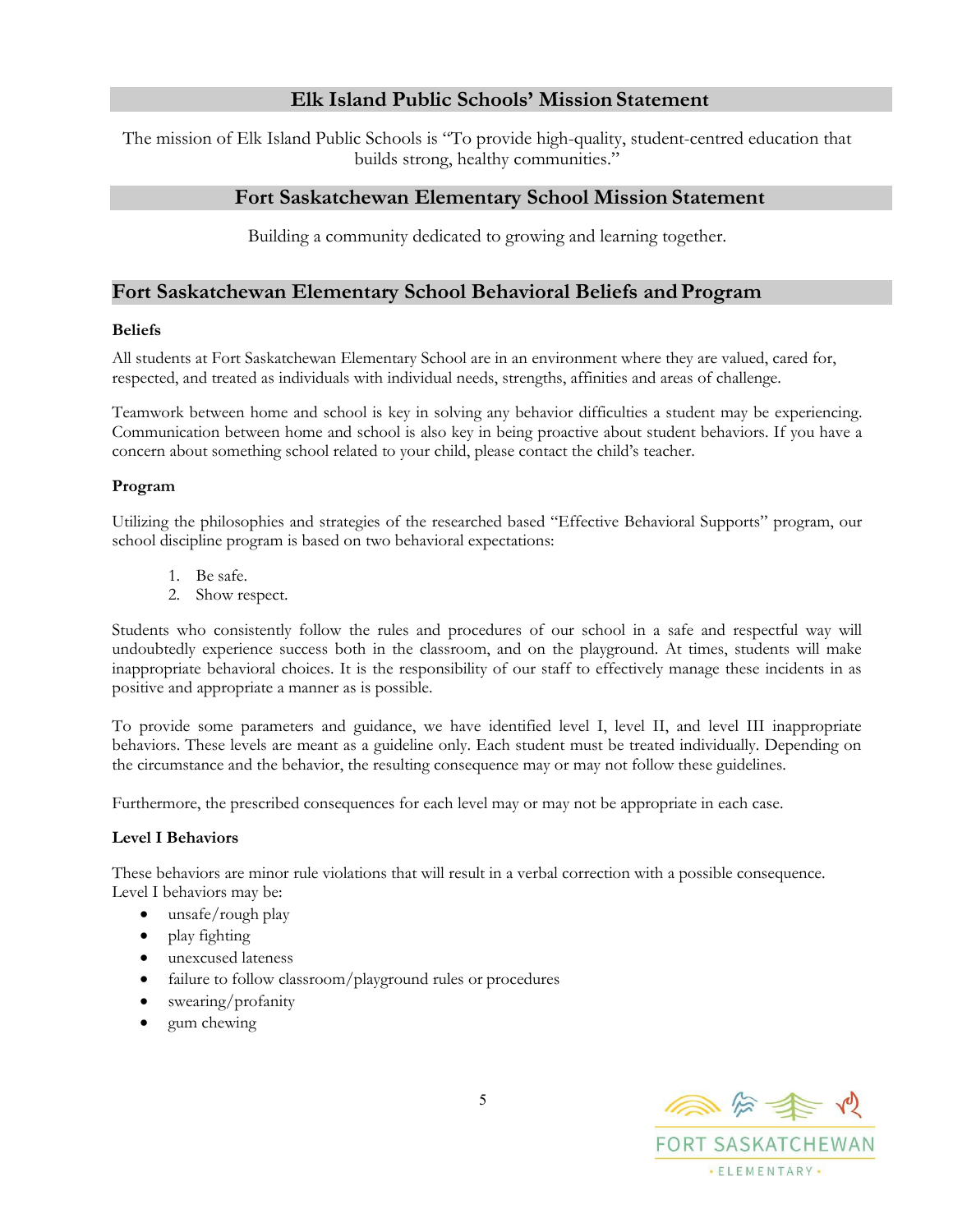• Bikes, skateboards, scooters, rollerblades or longboards are not to be used on school grounds due to the high traffic and safety concerns. In addition, we cannot guarantee safe storage of them at school and so these items are brought at the owner's risk.

Students who choose to display level I behaviors will be asked to identify the inappropriate behavior and demonstrate or describe the appropriate behavior. Students may receive a consequence from the intervening staff member which is designed to discourage the inappropriate behavior from occurring in the future. Consequences for level I behaviors may include but are not limited to:

- verbal correction
- loss of privileges
- make up time
- community service
- providing an opportunity to apologize

### **Level II Behaviors**

These behaviors are more serious in nature. Level II behaviors will, in all likelihood, result in a verbal correction, a logical consequence, and an opportunity to discuss or write about appropriate behaviour choices. Generally, administration will be consulted, and/or may be asked to intervene. Parents will likely be contacted. Level II behaviors may include:

- chronic level I behaviors
- cheating

Students who demonstrate level II behaviors will be asked to identify the inappropriate behavior and demonstrate or describe the appropriate behavior. Consequences for level II behavior may include but are not limited to:

- administrative intervention
- verbal correction
- loss of privileges
- make up time
- phone call home by student and/or staff member

### **Level III Behaviors**

Serious fighting, harassment, and verbal abuse violate the dignity, well being, and safety of another person. These behaviors will not be tolerated and will result in serious consequences. These behaviors may include:

- chronic level II behaviors
- stealing
- fighting/assault/physical aggression
- vandalism
- possession of a weapon on school grounds
- intimidation/verbal threats
- disrespect toward adults
- ongoing and pervasive bullying (putdowns, email, exclusion, gossiping, teasing, threats, intimidation, witnessing and inaction)

Students who engage in level III behaviors will be referred to the administration for immediate consequences. Parents/guardians will, in all likelihood, be contacted. Corrective, appropriate action will occur. These consequences may include:

• parental/guardian escort from school

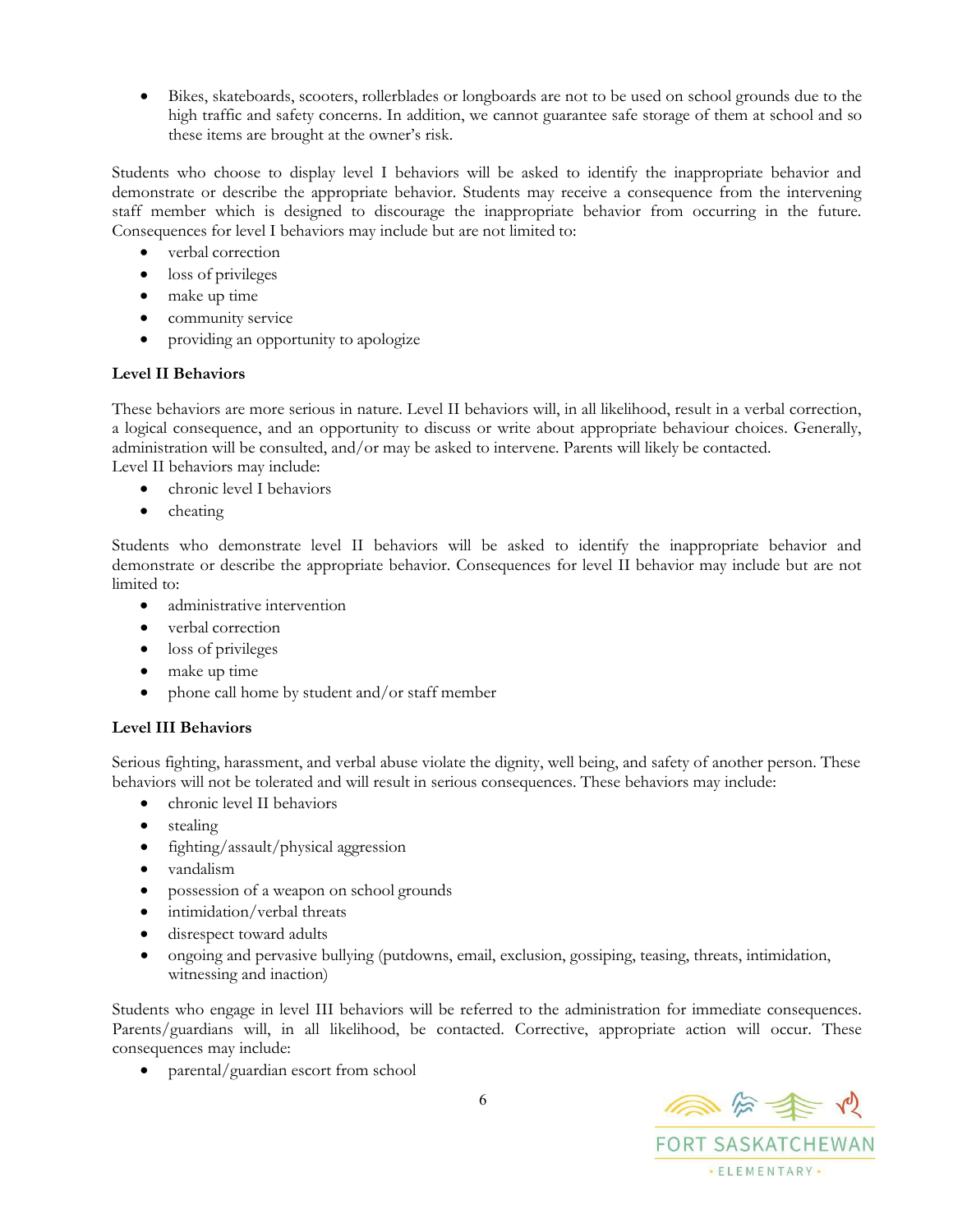- restitution
- suspension (in or out of school)
- behavior contract
- <span id="page-6-0"></span>• RCMP involvement

## **Expectations**

- All students who stay for lunch must remain on school property during the noon hour. Students who walk home for lunch are expected to arrive back at school just prior to bell time. For safety reasons, students are not permitted to go to any stores during the school day unless they are accompanied by aparent/guardian.
- Students are to eat their own lunch (no sharing, please, to ensure safety due to allergy concerns) in their designated classrooms only. We follow rules of 'restaurant etiquette' while we are eating in the classrooms.
- All students are to enter and exit the school through their assigned grade doorways. The front doors of the school are to be used by parents/guardians and guests. We ask that all visitors to the school check in at the front office and get a visitor pass.
- Students are asked to come to school dressed appropriately for weather conditions.
- Clothing must be appropriate for a conservative school setting. This includes: T-Shirts and pants that cover the midriff, the chest and the buttocks, appropriate hem (skirts/shorts) lengths, and shirts with appropriate sayings or logos.
- Some students may use personal electronic devices quietly while riding the bus, but they may not take photos or record audio or videos. At school, personal electronic devices are to be stored in the student's backpack at all times during the school day. No devices are allowed on the playground during school hours. Please note that the school is not responsible for any damaged, lost or stolen toys or electronic items.

## **Positive Behavior**

Incentives to encourage positive behavior and appropriate decision making. Positive referrals (our unbe-leafable students) and ongoing acknowledgement of students who are making positive choices both behaviorally and academically will be a major focus. There are also many opportunities for students to get involved in positive activities at school including volunteering, basketball, and volleyball teams, running team, Choir, handbells, and intramurals. Note: these opportunities may be adjusted or postponed due to Covid-19 restrictions.

We will be working with the seven grandfather teachings of wisdom, love, respect, bravery, honesty, humility, and truth as part of our character education program. We will also be weaving into our character education program the "Circle of Courage". Students will be recognized for positive contributions to our school environment as much as possible. The Circle of Courage is based on the Medicine Wheel and focuses on four spirits: Belonging, Mastery, Independence and Generosity.

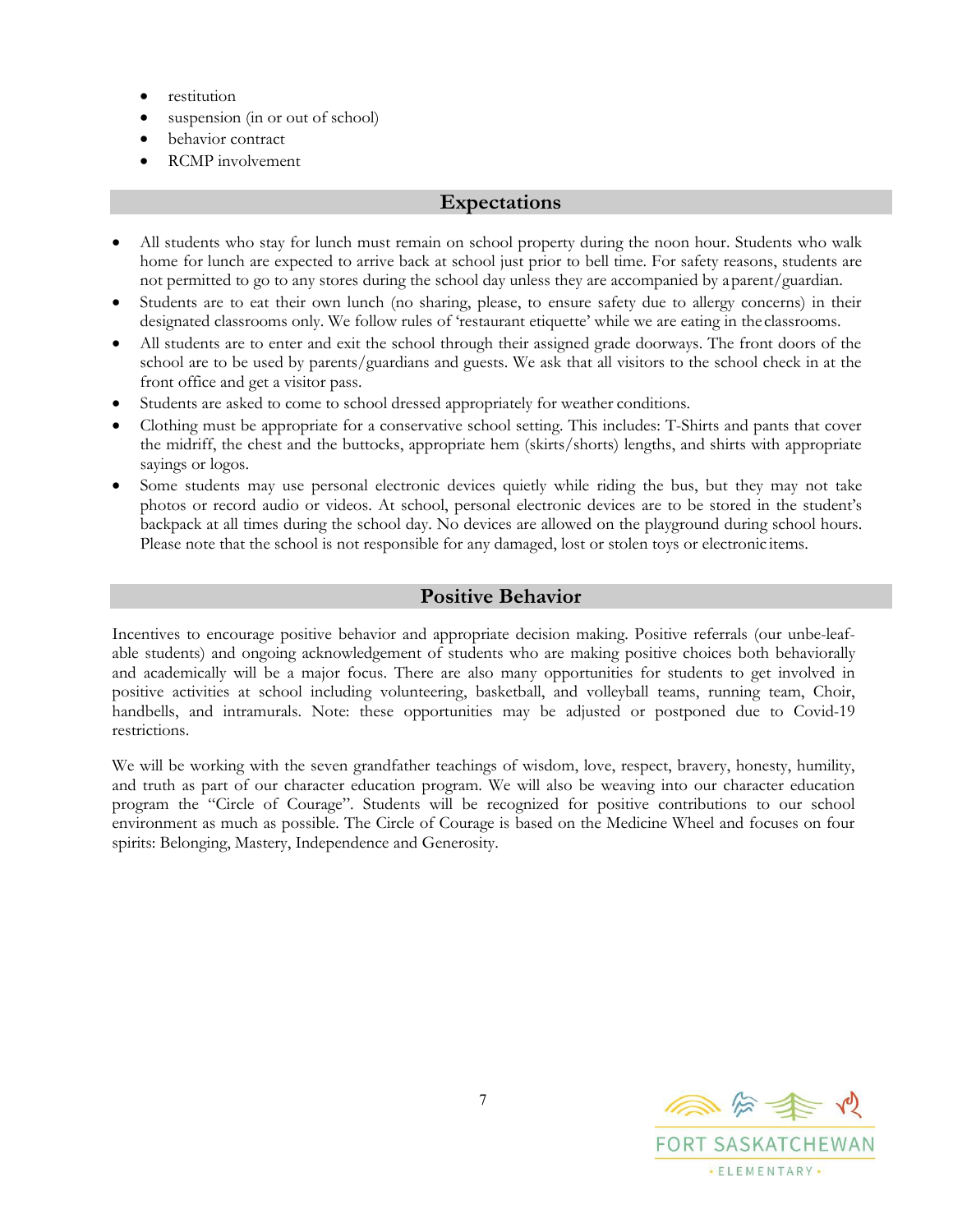## **Cell Phones, Student Calls from School**

<span id="page-7-0"></span>**The Board Policy states** that students in K-6 shall not have access to cellphones or personal devices during the school day, including during breaks and the lunch hour—the only exception, students with a diagnosed medical condition or an identified inclusive educational need.

If a cell phone is necessary prior to or after school for contact between a parent/guardian and student, the phone is to be turned off and safely tucked away in a backpack for the entire school day. Should a student choose to use the cell phone at an inappropriate time, it may be taken from them and returned at a later time. Each teacher has "Responsible Technology Use" agreements in their classroom. Technology is not allowed on the playground during recesses.

All teachers have phones in their rooms. Sometimes students will phone home from the classroom phone and leave a message. If you receive a call from school **please** check your messages first. We will not interrupt classes for you to talk to your child. If it is important for you to talk with your child, we will take a message and contact them at the next break. If there is an emergency, then the office staff will contact you. We do encourage students to use the office phone if they need to call a parent/guardian in the middle of the school day.

## **Parent – Teacher Communication**

We believe that students should be encouraged to be lifelong learners. Students should understand that it is their responsibility to complete their work under the guidance and assistance of the school and parents/guardians. Incomplete assignments cannot allow for accurate measurement of a child's learning. Parent/guardian communication to teachers may be facilitated either through emails, phone calls or newsletters. All teachers' email addresses are: **[firstname.lastname@eips.ca](mailto:firstname.lastname@eips.ca)**. If you are unsure of an email please contact the school office for assistance.

## **Field Trips**

<span id="page-7-1"></span>Students have a responsibility to maintain the highest standards of behavior wherever and whenever they are representing Fort Saskatchewan Elementary School and the community. Since a field trip is an extension of the school, all students are expected to obey all school rules while on field trips.

Students will be exempted from field trips if their ongoing behavior may be a potential danger to themselves or other students attending. In some cases, parents/guardians may be asked to supervise their child on the field trip if there have been previous emotional or behavioral issues.

Student participation on field trips is dependent on the parent/guardian's school account being "in good standing". This means that all school fees have been paid or arrangements have been made at the office for a payment plan.



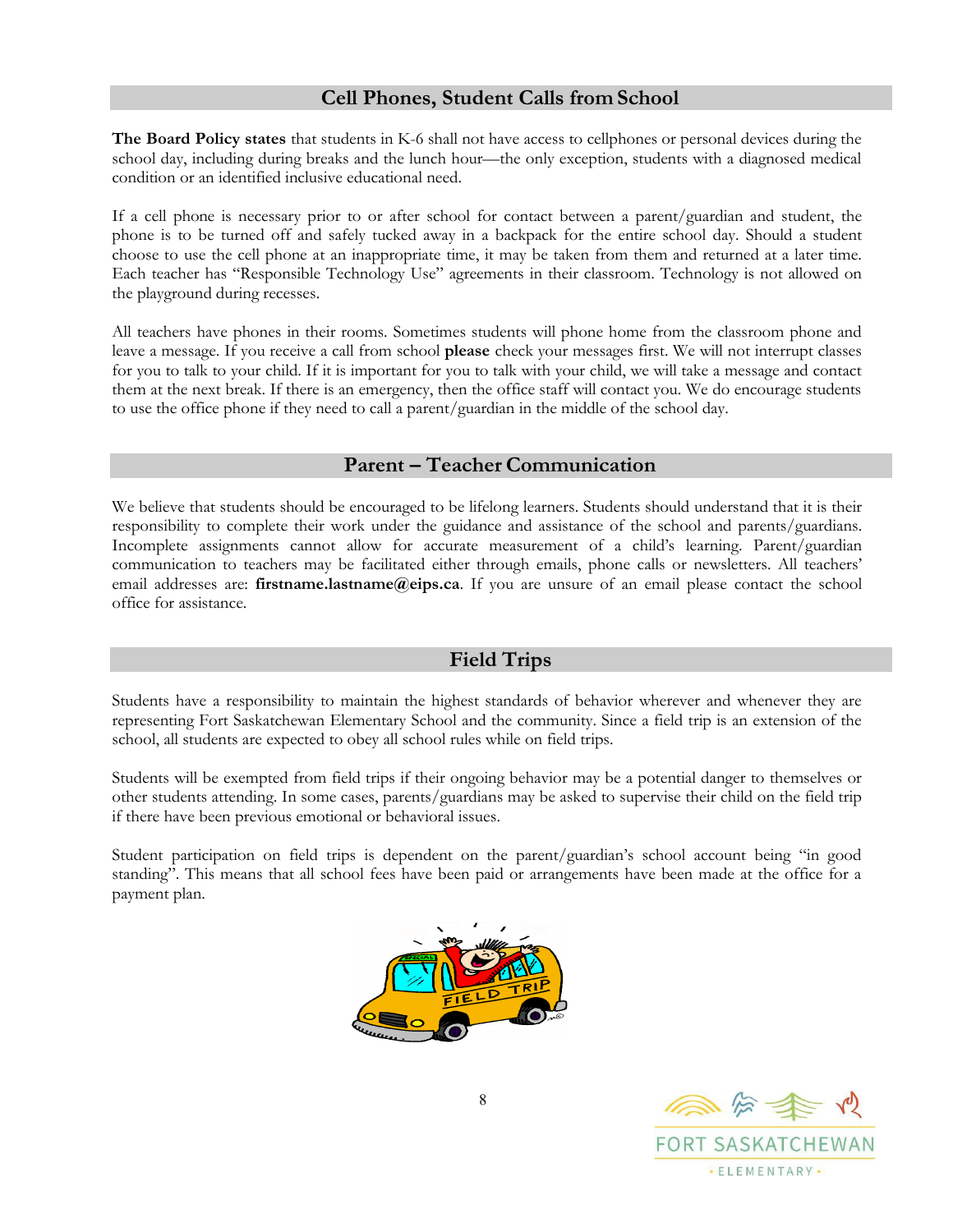## **School Emergency Preparedness and Response**

ELK ISLAND PUBLIC SCHOOLS (EIPS) FIRST PRIORITY DURING AN EMERGENCY is the safety of our students and staff. The division has developed an Emergency Response Plan and framework to deal with a wide range of potential emergencies. The plan framework called *Hour Zero* works in collaboration with first responders and other local emergency preparedness plans. Division and individual school plans are reviewed and revised annually and following each emergency.

The Division and school emergency plan uses well established functional protocols and procedures that address a wide variety of incidents. The particular actions taken during any emergency will depend on the specifics of the incident. Each school year a minimum of 6 evacuation drills and an additional two drills which may include, shelter in place, hold and secure or lock down are conducted. School bus evacuation drills are also conducted on an annual basis. These drills and exercises are precautionary actions designed to prepare students and staff to act quickly and to minimize a child's fear should a real emergency occur.

**During an emergency please do not come to the school to pick up your child unless requested to do so.** Although your natural instincts in an emergency may be to go to the school to safeguard your child, please understand that doing so may interfere with emergency crews' and school personnel's effort to respond to the situation. During an emergency it is unlikely you will be able to reach the school by phone. We will however make every effort to contact you with further instructions through our crisis notification network, social media, EIPS website and our Community Hotline 780-417-8122.

| Evacuation                            | <b>Evacuation</b> requires all students and staff to leave the school and go to a designated location. In some cases,<br>this may mean only going outside and away from the school building until it is safe to re-enter the school. In<br>other cases, students and staff may need to go to a designated evacuation centre. Parents would be informed of<br>the alternate location via the school's crisis notification network.                                                                                                                        |
|---------------------------------------|----------------------------------------------------------------------------------------------------------------------------------------------------------------------------------------------------------------------------------------------------------------------------------------------------------------------------------------------------------------------------------------------------------------------------------------------------------------------------------------------------------------------------------------------------------|
| On Alert                              | On-Alert gives staff and students a "heads up" of a potential emergency such as severe weather. Staff/students<br>outside would be directed back into the building. All staff and students are accounted for and instructed to<br>keep away from windows and doors and may be directed to a specific location to wait for further instructions.<br>Movement in and out of the school is monitored until an "All-Clear" is called.                                                                                                                        |
| Shelter-in-Place                      | During a <b>Shelter-in-Place</b> students and staff retreat indoors to classrooms or another safe area to seek<br>shelter. Generally Shelter-in-Place is used during an environmental emergency such as severe weather, wild<br>animal threat or a chemical spill. Each school's emergency response plan identifies the safest location for its<br>occupants to shelter and how to seal a room from possible hazardous conditions.                                                                                                                       |
| <b>Hold and Secure</b>                | Hold and Secure is used if there is a security risk outside or in the vicinity of the building. Staff/students<br>outside the building are directed back inside. All exterior doors/windows are locked and interior doors remain<br>in a normal state. Staff/students are kept away from windows and doors. Staff/students may be directed to<br>return to their classrooms and to wait for additional instructions. No one is permitted in or out of the building<br>until an "ALL-Clear" is called.                                                    |
| Lock-Down                             | Lockdown is used when there is a security threat inside the building. During a lock-down, all staff/students<br>immediately go to the nearest lockable room. No one is permitted in or out of the room once the area has been<br>locked. Staff/students turn off lights, remain quiet, silence cell phones and stay out of sight lines. Suitable<br>lockdown locations are identified on maps located in the classroom emergency folder. Parents or public are not<br>permitted access to the building or to their children until the lock-down is over. |
| Controlled<br>Release or<br>Dismissal | Under some circumstances it may be determined that it is best to dismiss students to their homes and families<br>as expeditiously as possible. Should this be the case, every attempt will be made to alert the emergency contact<br>for each student of the situation and to ensure young students are not left unsupervised. This means a Parent-<br>Child Reunion Area will be set up and parents will be required to follow specific procedures to pick up their<br>child.                                                                           |

For more information on the division and school emergency preparedness plan, visit the division website at [www.eips.ca](http://www.eips.ca/) or contact the school principal.

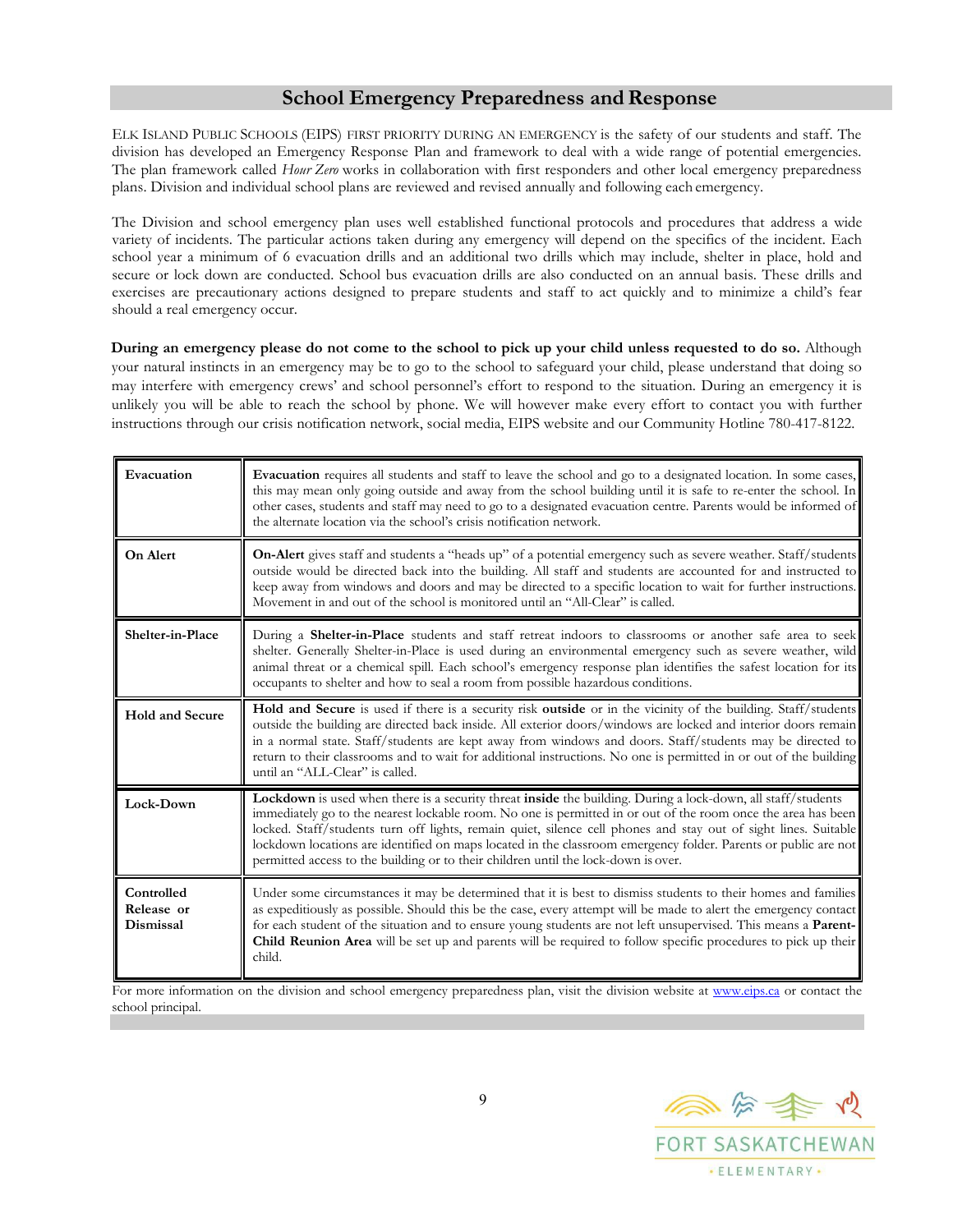## **First Nations, Métis, and Inuit Education**

<span id="page-9-0"></span>We are very fortunate at Fort Saskatchewan Elementary School to have our entire staff supporting First Nations, Métis, and Inuit work. Some of the activites that the students have been involved in to date include Project of Heart, Heart Garden, Imagine a Canada, the Blanket Exercise, music lessons, story telling, and assembly presentations. This year we look forward to more teaching, more learning, and more relationship building with our Indigenous students, families, staff and guests.

## **Instructional Support Plans (ISPs**)

<span id="page-9-1"></span>Instructional Support Plans are developed for students who require special/specific attention to individual learning needs including strengths and weaknesses. These could include use of a specially designed pencil to help with positioning fingers for printing, oral exams, accommodating specific reading levels, etc.

Should your child need an ISP, you will receive a phone call or email from your child's teacher explaining the ISP process and inviting you to participate and/or provide input into the development of your child's ISP. These ISPs will be reviewed at reporting periods or more often if deemed necessary.

## **Elementary Report Cards**

<span id="page-9-2"></span>The Elk Island Public Schools' (EIPS) report cards are designed to effectively report grades 1 - 6 student achievement and build strong partnerships among students, teachers, and parents/guardians.

Within the report card, teachers will continue to assess all areas of the current programs of studies. Using a 5 point numeric scoring scale, teachers will share student achievement in clear, "parent friendly" categories in each subject. Additionally, the report card will also allow teachers to report personalized information about each student in relation to learner attributes, areas of strength, and ways in which families can support students' learning or "next steps".

## **Help Your Child Succeed In School**

<span id="page-9-3"></span>Read to your child, read with your child, and have your child read to you. Model reading, perhaps find a time when the whole family participates in recreational reading.

- Treat your child like an author. Praise any initiative your child takes to write.
- Make math a part of everyday life; have fun with numbers. ie. baking (measurement), making change at the store, weighing produce, counting and rolling change, etc.
- Help your child to develop effective listening skills. Occasionally have them repeat back directions to make sure they have remembered and/or understood them.
- Encourage our character education program at home and in the community. Get involved at the school if you have time.
- Make sure that your child is rested and well nourished for school.
- Communicate openly and often with your child's teacher.
- Establish and maintain a time/routine for homework, five days per week.
- Celebrate your child's successes at school.
- Discuss your child's day at school, every day.
- Focus on the positive aspects of your child's day.

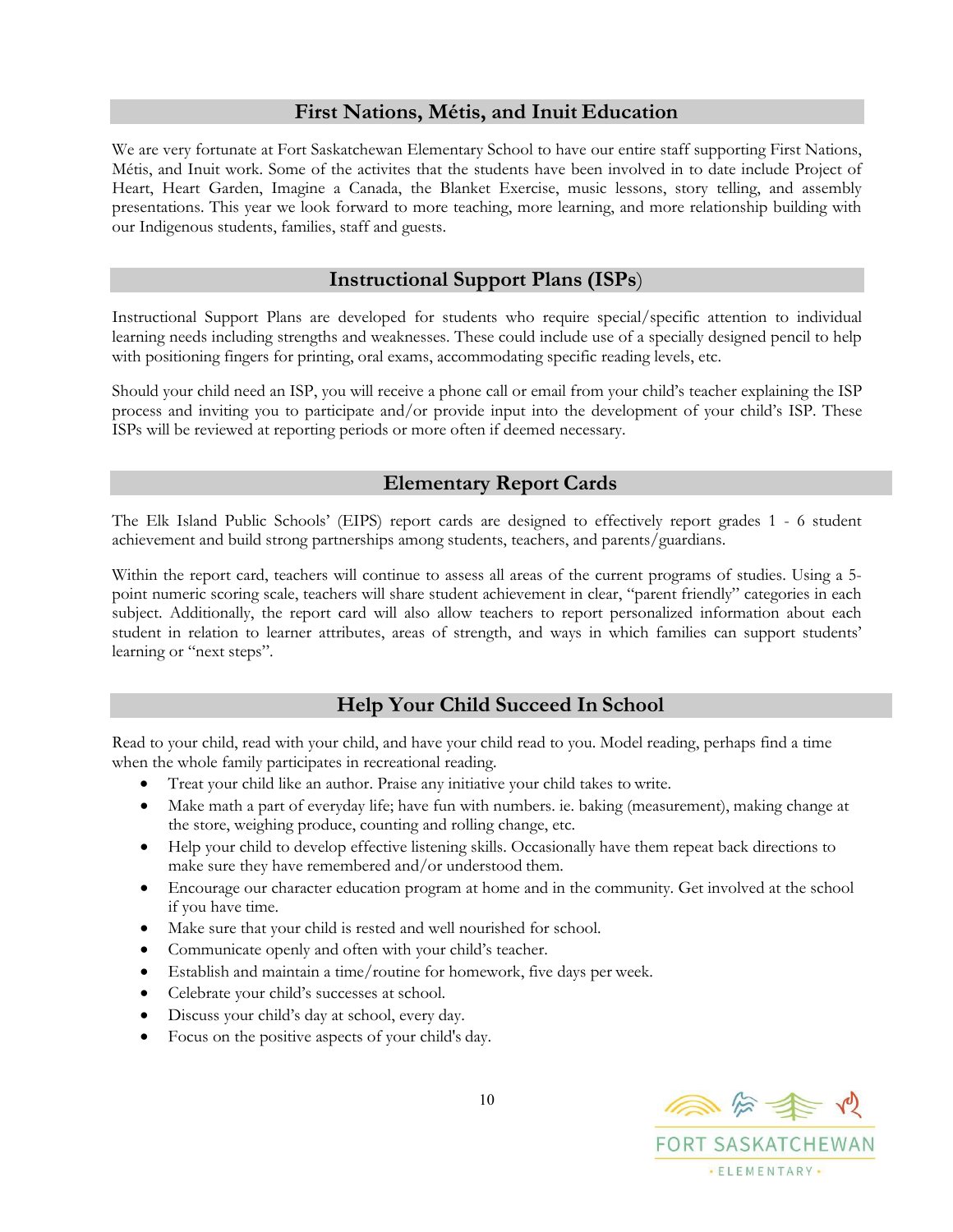## **ATTENDANCE: (780) 998-7771**

## **Email: [general.fse@eips.ca](mailto:general.fse@eips.ca)**

Your children are our number one priority; we want to know that they are safe at all times. Teachers send their attendance to the office first thing in the morning and first thing in the afternoon. The office staff then checks the whereabouts of any children who are absent from school.

**If your child will be absent from school for any reason please contact the office (24 hours a day) at (780) 998-7771, or email us at: [general.fse@eips.ca a](mailto:general.fse@eips.ca)nd let us know. If your child is absent without our knowledge we will be contacting a parent or guardian to make sure that the child is safe.**

## **Medication/Personal Care**

Parents/guardians requesting the administration of prescription medication must complete a Medication/Personal care form available at the school office. Medication is to be brought to school by parents or guardians. The school will not provide any form of medication (e.g. Tylenol). **Students are not permitted to keep and/or self-administer any type of medication.**

Please let us know immediately about allergies, particularly any students who are anaphylactic.

## **Allergy/Anaphylaxis Awareness**

Did you know Fort Saskatchewan Elementary is a "Nut Aware" School? Education and awareness are key to keeping children (and adults) with potentially life-threatening allergies safe and to this end, **FSE is a "Nut Aware" school**. We cannot be "Nut Free" because we cannot guarantee that nuts, or traces of nuts, are not ever being brought into our school. However, we ask that families be aware of what you are sending to school with your child and when possible, avoid foods that contain nuts or traces of nuts. *Anaphylaxis is a serious allergic reaction that can be life threatening.* If you have a child with any life-threatening condition, you need to have a medical plan outlining the condition and the safety procedures required of school staff in the event of an emergency. Thank you for supporting our school community and helping us keep everyone safe!

## **School Fees**

All families are able to login through the parent portal of PowerSchool to access their school fees and make online payments using Visa/Mastercard/Debit card. A statement of your student's fees will also be sent home in October. At that time, you will have access to on-line payments through the Parent Portal.

The basic fees include:

| Lunchroom Fee - School Year | \$80.00 (Kindergarten \$40.00)                                       |
|-----------------------------|----------------------------------------------------------------------|
| Field Trips                 | Charged per field trip up to a yearly maximum of \$45 (ECS max \$30) |

**If, for some unexpected reason, you find yourself in extenuating financial circumstances, please call Mrs. Shelby Labrecque - Principal. (These matters will be handled confidentially).**

**A notice will go out as a reminder if the fees are not paid or if a payment plan has not been established. Following this notice a further letter will be sent notifying you of the intention to turn over the payment of fees to a collection agency.**

同会委员 **FORT SASKATCHEWAN** · ELEMENTARY ·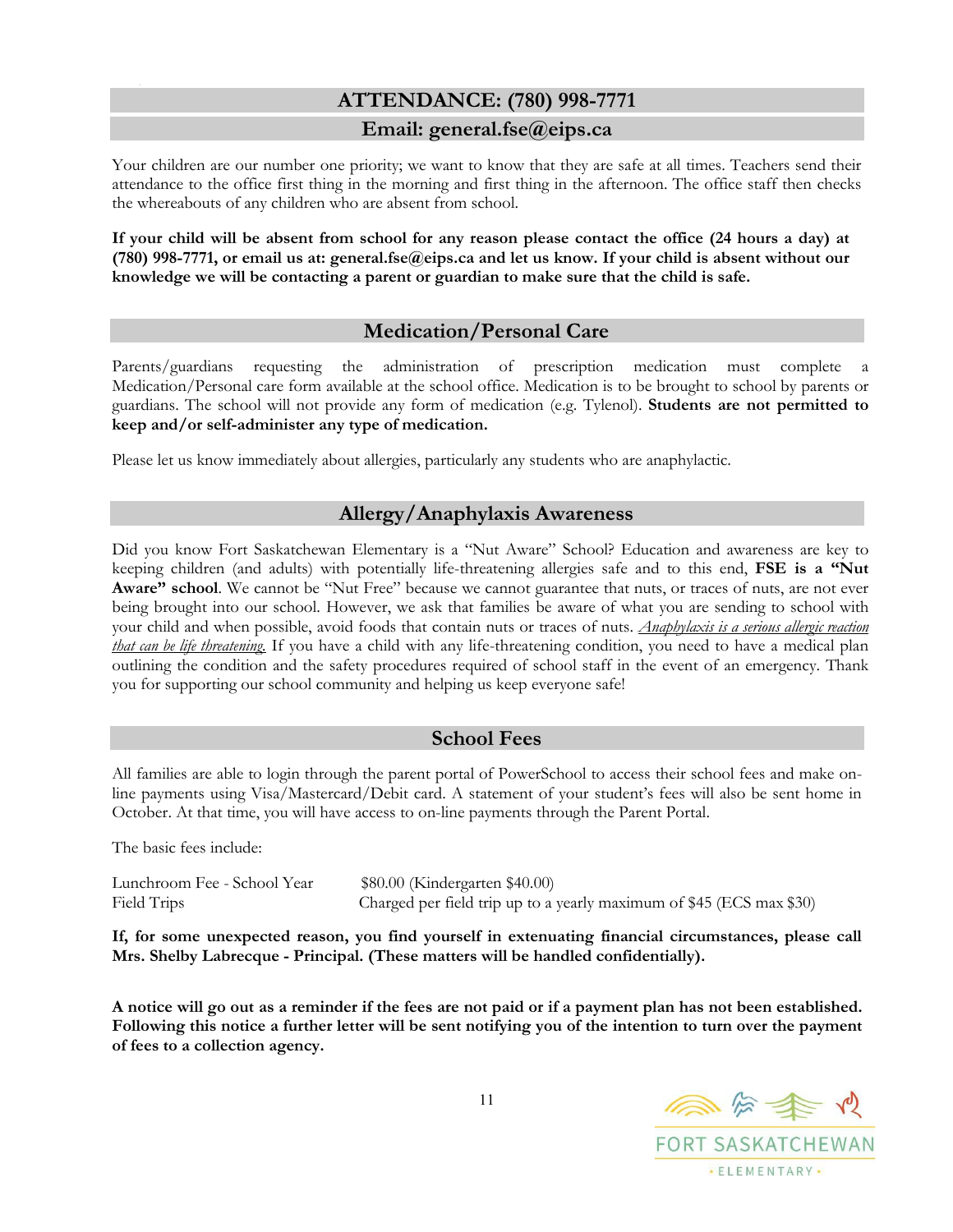### **EIPS School Student Conduct on School Buses\***

Administrative Procedure 351

### **Background:**

The student's primary responsibility is to conduct himself/herself in a manner that will not cause the bus driver to divert his/her attention from driving the bus.

### **Procedures:**

- 1. Violation of any of the following may lead to the loss of riding privileges.
- 2. Students are expected to be at the designated stop prior to the arrival of the bus.
- 3. Students who reside on the opposite side of the road from the designated stop are to cross in front of the bus and at least 15 feet ahead of the bus where alternating flashing lights are required.
- 4. Bus passes must be produced upon request or ridership may be denied.
- 5. The bus operator shall assign specific seats to students.
- 6. Students must not distract the bus driver.
- 7. Students must conduct themselves in a quiet and courteous manner, showing consideration to the bus driver and others while boarding, riding, or departing from the bus.
- 8. The bus operator shall report serious student misconduct to the Principal. A student who continues to misbehave shall be denied the privilege of riding the school bus.
- 9. Students must remain seated, in their seats, during the entire trip.
- 10. While the bus is in motion, students must not extend any part of their bodies out of windows, try to get on or off the bus, or move around within the bus.
- 11. Students must not consume food or beverages on the bus.
- 12. Students must not throw paper or other waste materials on the floor or out bus windows.
- 13. Students causing wilful damage to the bus shall be held responsible for all costs.
- 14. Bus operators may appoint a monitor to assist in safety practices.
- 15. Buses are equipped with video surveillance that may be accessed in situations warranting discipline by school officials.
- 16. Rural students or their parents/guardians are to inform the driver when they do not require busing for the morning or afternoon.
- 17. Bus operators are not permitted to transport individuals not registered on the bus. Drivers are not permitted to add stops to the routes to accommodate the students' personal activities such as piano lessons, sports activities, etc.
- 18. Parents are responsible to:
	- 1. instruct their children to obey all school bus rules;
	- 2. ensure their children are at the bus stop on time and follow appropriate loading procedures;
	- 3. accept responsibility for the conduct of their children prior to boarding the bus, during the daily trips, and upon leaving the bus;
	- 4. provide the necessary supervision for their children when they are going to and from the bus stop;
	- 5. make certain their children are appropriately dressed for the weather;
	- 6. ensure their children are aware of the alternate arrangements to follow in the event of emergent conditions (e.g., inclement weather, school closure, evacuation, bus breakdown); and
	- 7. provide written, dated, and signed authorization to the bus operator if children are to be dropped off at a bus stop different from their regular designated stop.
- 19. Student Discipline
	- 1. The bus operator may report a student to the parents/guardians and/or the Principal for violation of rules of conduct.
	- 2. The Principal may suspend any student, under the provisions of the *School Act*, from riding on any bus and report the circumstances, in writing, to the parents/guardians, the bus operator, and the Superintendent or designate.
	- 3. The Principal may reinstate a student suspended from riding the bus.

同分类之 **FORT SASKATCHEWAN** · ELEMENTARY ·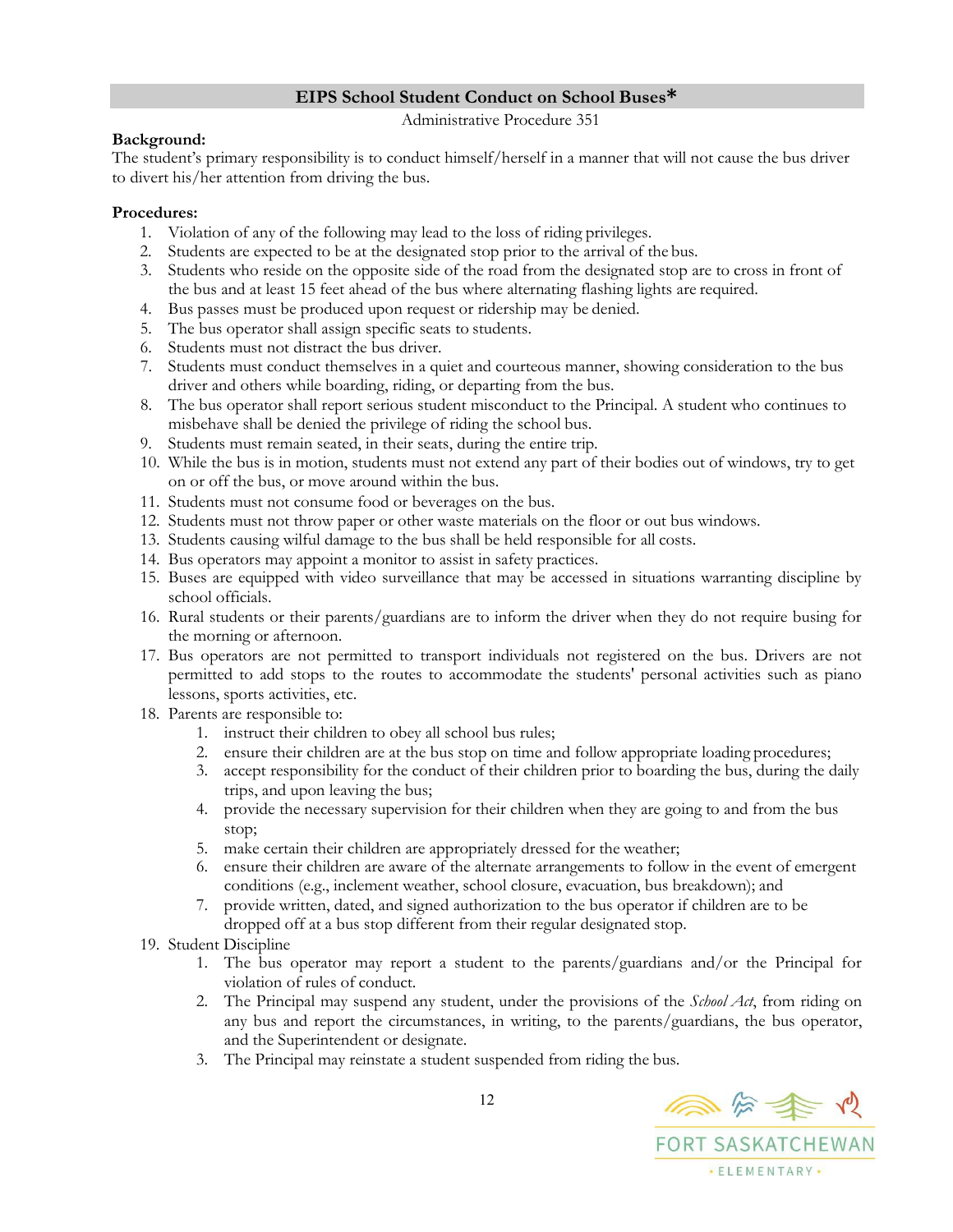- 4. When a student is not to be reinstated on the bus within five school days of the date of his/her suspension, the Principal shall immediately report, in writing, all the circumstances of the suspension to the Superintendent or designate, together with his/her recommendations.
- 5. The Board may reinstate the student or expel the student from riding the bus.
- 6. For causing wilful damage to a school bus, a student shall be held fully accountable for the cost of repairs to the bus, at the discretion of the Superintendent or designate.
- 7. The Division supports bus operators in maintaining student conduct.

#### Reference:

Section 12, 16, 16.2, 20, 24, 25, 45, 45.1, 51, 60, 61, 113 *School Act Traffic Safety Act* Student Transportation Regulation 102/2017

<span id="page-12-0"></span>Last Updated: August 2021

## **EIPS Inclement Weather**

Administrative Procedure 131

#### **Background**:

The Division is responsible for ensuring each of its students is provided with an education program consistent with the requirements of the *School Act*. Therefore, schools shall remain open to students during the times and dates established in school calendar(s). The Division may temporarily suspend school bus services and close a school building if the health and safety of students and staff are at risk.

#### **Definitions:**

#### **Regions:**

Strathcona Region (excluding the Hamlet of Sherwood Park and the City of Fort Saskatchewan) Urban Region – Hamlet of Sherwood Park and City of Fort Saskatchewan, Lamont Region, and Minburn Region.

#### **Procedures:**

### **1. Student Transportation**

- 1. School bus service may be suspended by the Superintendent, in consultation with the Director of Student Transportation, when there is a forecast or current temperature of -40 degrees centigrade (-40 C), including wind chill factor, in one or more regions.
- 2. School bus service may also be suspended or delayed by the Superintendent, in consultation with the Director of Student Transportation, because of adverse weather or road conditions.
- 3. The Director of Student Transportation shall take into account information provided by Lamont County, Strathcona County and the County of Minburn; Environment Canada; or the Weather Network when making a recommendation to the Superintendent regarding the suspension of school bus service.
- 4. Suspension of school bus service may be limited to a specific region of theDivision.
- 5. Suspension of school bus service may be done on a route-by-route basis.
- 6. The Superintendent, in consultation with the Director of Student Transportation, shall make a decision regarding school bus suspension by 5:30 a.m. (or the previous night if conditions make it obvious that service will be suspended the following day).
- 7. When school bus service is suspended by the Superintendent, schools shall remain open to students.
- 8. If unsafe road conditions occur the Director of Student Transportation, in consultation with the bus operator, has the discretionary power to decide not to operate or to abandon completion of the morning route by returning students to their homes. Student Transportation staff must ensure students have adequate access to residences.
- 9. When weather or road conditions deteriorate during the day, the Director of Student Transportation may authorize individual or all buses to leave school prior to regular dismissal time.

◎☆全心 **FORT SASKATCHEWAN** · ELEMENTARY ·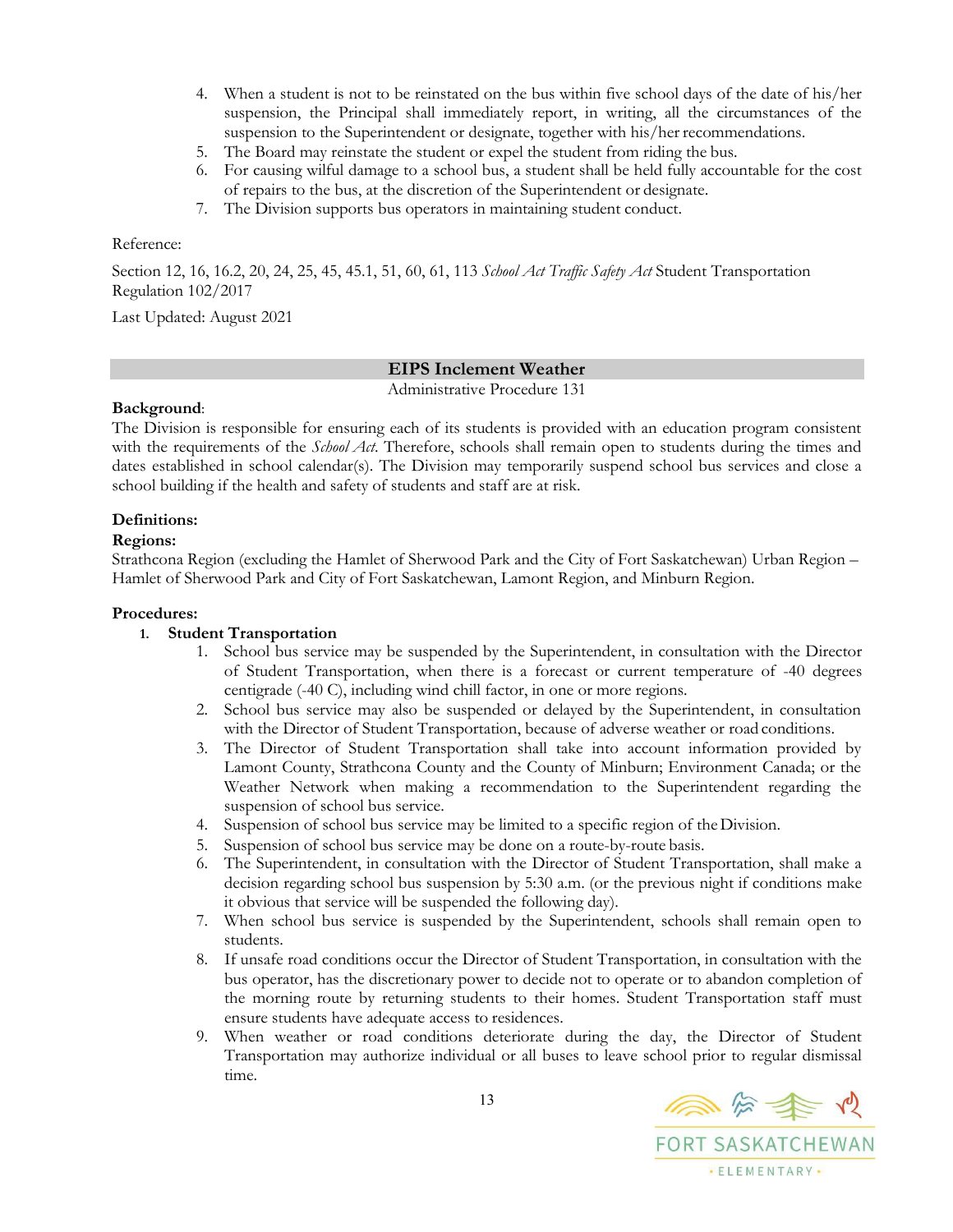- 10. When weather or road conditions deteriorate during the day, the Director of Student Transportation may authorize individual or all buses to leave school prior to regular dismissal time.
- 11. Should weather conditions be extreme or deteriorate during the day in a particular region/area, the Principal, in consultation with the Superintendent, may close the school to all students and staff.
- 12. The Principal, staff and school bus operators shall take steps to ensure students arrive home safely when they are dismissed earlier than normal. This includes attempts to contact parents/guardians and emergency contacts to ensure students have adequate access to residences. In remote areas or where parents/guardians cannot be contacted, students shall be kept at the school.
- 13. Bus operators are to hold themselves in readiness for service in cases of pending extreme conditions.
- 14. Parents/guardians and school bus operators shall be advised annually of the procedures used for the suspension of school bus service.
- 15. Communication
	- 1. The Director of Student Transportation shall contact all parents/guardians, principals and bus contractors by an automated phone message to announce any suspension of bus service.
	- 2. The Director of Student Transportation shall update the bus status notice on all school websites and the Division website.
	- 3. The Director of Communication Services shall advise the media of the Superintendent's decision.
	- 4. The Director of Communication Services shall compose an appropriate message for the:
		- 1. Central Services switchboard (780-464-3477);
		- 2. Division website; and
		- 3. Division social media channels
	- 5. All such messages shall be posted by 6:30 a.m.

#### **2. Schools**

- 1. Using a weather information source(s) that is the most accurate for the school/community, school staff shall monitor local weather for adverse conditions.
- 2. When the temperature including the wind chill factor is -15°C or colder, at the discretion of the Principal the school may choose to:
	- 1. Make announcements to remind students about appropriate cold weather dress.
	- 2. Shorten the length of time students are outdoors, particularly over the lunch hour.
	- 3. Monitor students as they are getting ready to go outside to ensure that they are wearing appropriate clothing.
	- 4. Monitor students for signs of frostnip, frostbite, or breathing difficulties.
- 3. If the temperature including the wind chill factor is -22°C or colder, students shall remain indoors for recess and/or activities.
- 4. When outdoor temperatures approach or exceed 30 C, the Principal shall follow the  $\underline{Hot}$  $\underline{Hot}$  $\underline{Hot}$ [Weather Guidelines for Schools](https://eips.staffconnect.ca/document/download_document/2107) (Appendix 131-A).
- 5. The Principal may also restrict outdoor activities at any time weather conditions make itprudent to do so, such as heavy rain, thunderstorms, high winds, icy conditions or smoke.
- 6. Students
	- 1. For the safety of students, it is the responsibility of parents/guardians to ensure:
		- 1. their children are suitably dressed for weather conditions, and
		- 2. arrangements have been made for alternate shelter for their child if no one is home.

同会委员 **FORT SASKATCHEWAN** · ELEMENTARY ·